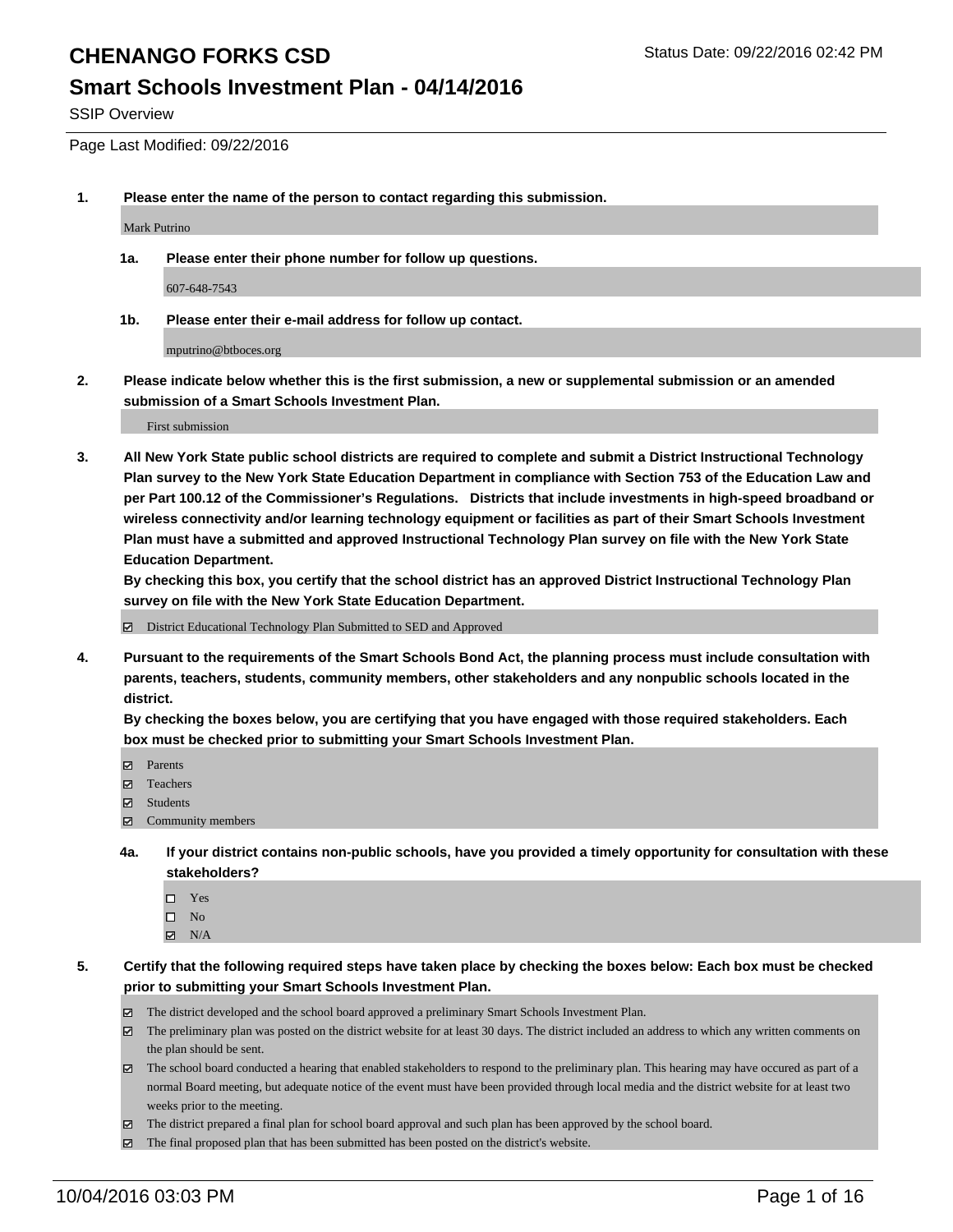#### **Smart Schools Investment Plan - 04/14/2016**

SSIP Overview

Page Last Modified: 09/22/2016

**5a. Please upload the proposed Smart Schools Investment Plan (SSIP) that was posted on the district's website, along with any supporting materials. Note that this should be different than your recently submitted Educational Technology Survey. The Final SSIP, as approved by the School Board, should also be posted on the website and remain there during the course of the projects contained therein.**

Smart Schools Investiment Plan.pdf BOE Min.pdf

**6. Please enter an estimate of the total number of students and staff that will benefit from this Smart Schools Investment Plan based on the cumulative projects submitted to date.**

1,700

**7. An LEA/School District may partner with one or more other LEA/School Districts to form a consortium to pool Smart Schools Bond Act funds for a project that meets all other Smart School Bond Act requirements. Each school district participating in the consortium will need to file an approved Smart Schools Investment Plan for the project and submit a signed Memorandum of Understanding that sets forth the details of the consortium including the roles of each respective district.**

 $\Box$  The district plans to participate in a consortium to partner with other school district(s) to implement a Smart Schools project.

**8. Please enter the name and 6-digit SED Code for each LEA/School District participating in the Consortium.**

| <b>Partner LEA/District</b> | <b>ISED BEDS Code</b> |
|-----------------------------|-----------------------|
| (No Response)               | (No Response)         |

**9. Please upload a signed Memorandum of Understanding with all of the participating Consortium partners.** (No Response)

**10. Your district's Smart Schools Bond Act Allocation is:**

\$1,662,216

**11. Enter the budget sub-allocations by category that you are submitting for approval at this time. If you are not budgeting SSBA funds for a category, please enter 0 (zero.) If the value entered is \$0, you will not be required to complete that survey question.**

|                                       | Sub-<br>Allocations |
|---------------------------------------|---------------------|
| School Connectivity                   | 706,583             |
| Connectivity Projects for Communities | 0                   |
| Classroom Technology                  | $\Omega$            |
| Pre-Kindergarten Classrooms           |                     |
| Replace Transportable Classrooms      |                     |
| High-Tech Security Features           | 955,633             |
| Totals:                               | 1,662,216           |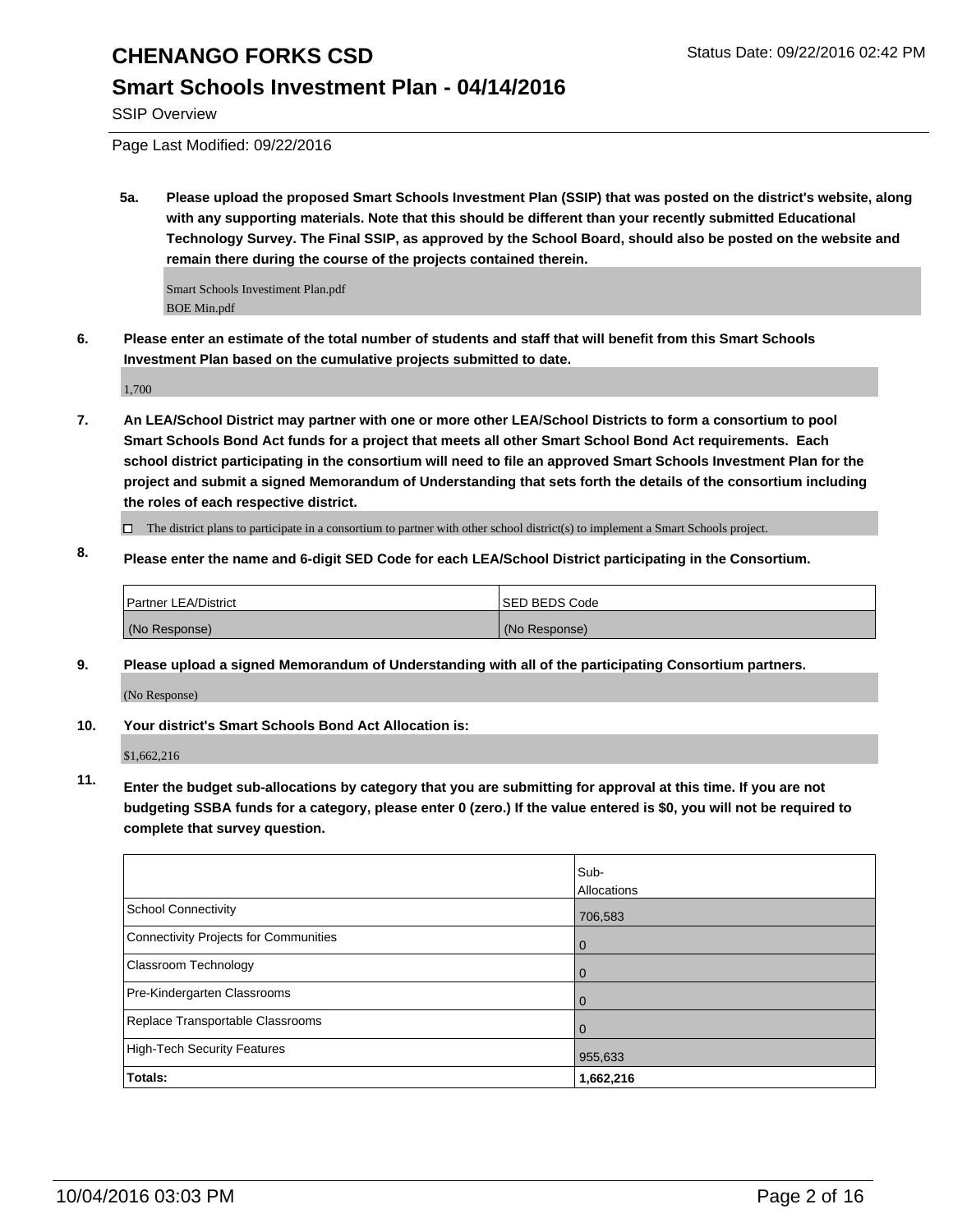#### **Smart Schools Investment Plan - 04/14/2016**

School Connectivity

Page Last Modified: 09/09/2016

- **1. In order for students and faculty to receive the maximum benefit from the technology made available under the Smart Schools Bond Act, their school buildings must possess sufficient connectivity infrastructure to ensure that devices can be used during the school day. Smart Schools Investment Plans must demonstrate that:**
	- **sufficient infrastructure that meets the Federal Communications Commission's 100 Mbps per 1,000 students standard currently exists in the buildings where new devices will be deployed, or**
	- **is a planned use of a portion of Smart Schools Bond Act funds, or**
	- **is under development through another funding source.**

**Smart Schools Bond Act funds used for technology infrastructure or classroom technology investments must increase the number of school buildings that meet or exceed the minimum speed standard of 100 Mbps per 1,000 students and staff within 12 months. This standard may be met on either a contracted 24/7 firm service or a "burstable" capability. If the standard is met under the burstable criteria, it must be:**

**1. Specifically codified in a service contract with a provider, and**

**2. Guaranteed to be available to all students and devices as needed, particularly during periods of high demand, such as computer-based testing (CBT) periods.**

**Please describe how your district already meets or is planning to meet this standard within 12 months of plan submission.**

Yes, District already meets this requirement @1 GB.

- **1a. If a district believes that it will be impossible to meet this standard within 12 months, it may apply for a waiver of this requirement, as described on the Smart Schools website. The waiver must be filed and approved by SED prior to submitting this survey.**
	- $\Box$  By checking this box, you are certifying that the school district has an approved waiver of this requirement on file with the New York State Education Department.
- **2. Connectivity Speed Calculator (Required)**

|                  | INumber of<br><b>Students</b> | Multiply by<br>100 Kbps | Divide by 1000 Current Speed<br>lto Convert to<br>Required<br>Speed in Mb | lin Mb | Expected<br>Speed to be<br>Attained Within Required<br>12 Months | <b>Expected Date</b><br><b>When</b><br>Speed Will be<br>l Met |
|------------------|-------------------------------|-------------------------|---------------------------------------------------------------------------|--------|------------------------------------------------------------------|---------------------------------------------------------------|
| Calculated Speed | 1.500                         | 150,000                 | 150                                                                       | 1000   | (No<br>Response)                                                 | l (No<br>Response)                                            |

#### **3. Describe how you intend to use Smart Schools Bond Act funds for high-speed broadband and/or wireless connectivity projects in school buildings.**

School connectivity will be enhanced by installing 101 wireless access points and related wiring to every classroom in the Middle, and High School. Also, 41 POE switches will be installed in Middle & High Schools, along with 8 UPS units. The Middle & High School will receive upgraded fiber connectivity from 1GB to 10GB to all seven (7) data closets.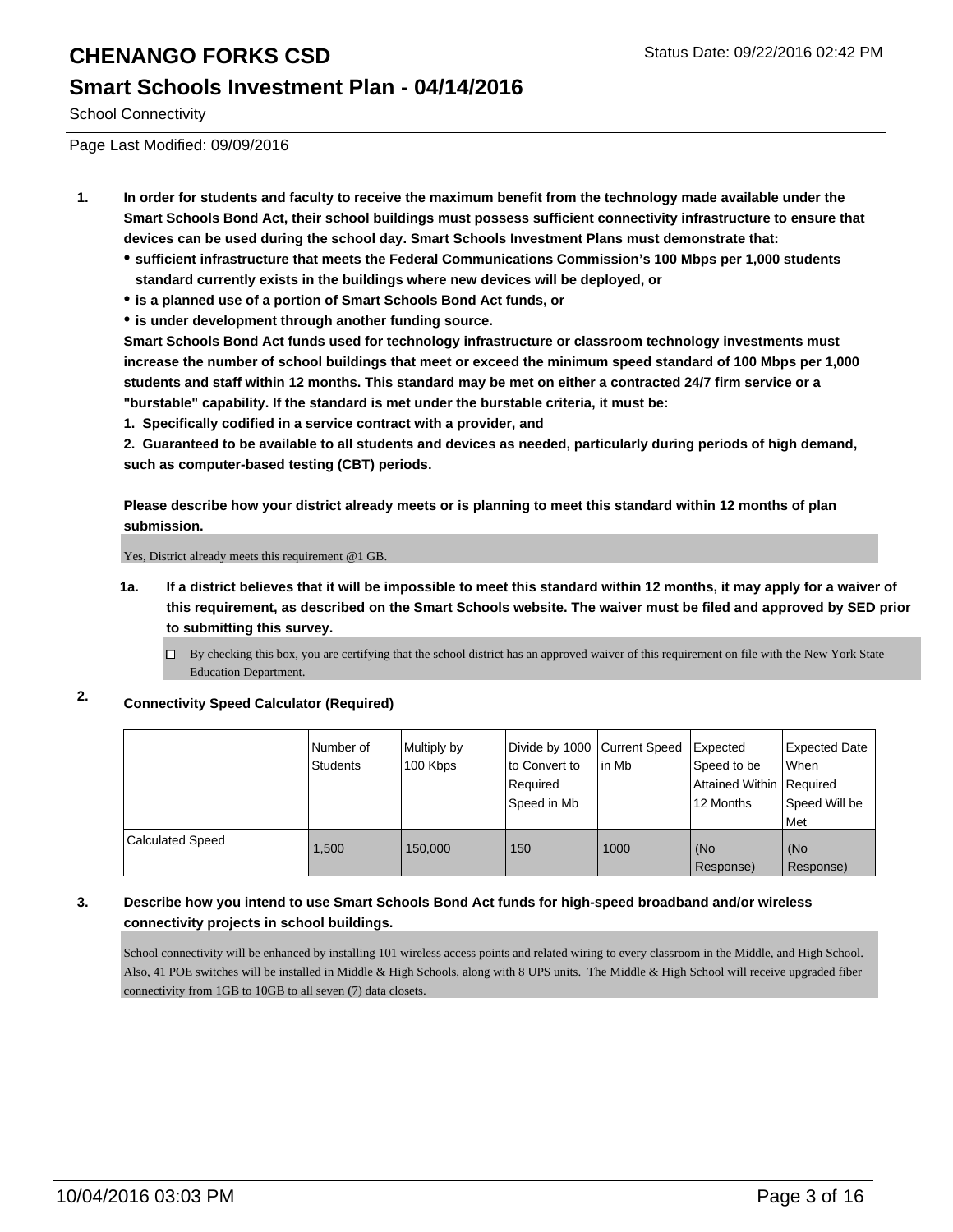#### **Smart Schools Investment Plan - 04/14/2016**

School Connectivity

Page Last Modified: 09/09/2016

**4. Describe the linkage between the district's District Instructional Technology Plan and the proposed projects. (There should be a link between your response to this question and your response to Question 1 in Part E. Curriculum and Instruction "What are the district's plans to use digital connectivity and technology to improve teaching and learning?)**

To release both the teacher and student from being confined to the desk, desktop computer, and chalkboard through the use of wireless computers (MacBooks), Apple TV projection devices and iPads. These devices allow teachers to move about the classroom and integrate a wide variety of media into their lessons in a "flipped classroom" approach to learning, as well as allow the students and teachers to collaborate, interact and share work with each other in more real world and dynamic ways. This project will also allow the creation and curation of classroom content and learning resources, and making that content available to both students and parents 24-hours a day, in a variety of ways and places. We believe this will make the educational process more effective as well as more immersive, creating the habits of a life-long learner.

**5. If the district wishes to have students and staff access the Internet from wireless devices within the school building, or in close proximity to it, it must first ensure that it has a robust Wi-Fi network in place that has sufficient bandwidth to meet user demand.**

**Please describe how you have quantified this demand and how you plan to meet this demand.**

District currently has an Aruba Wireless Controller in place with required capability & licenses.

**6. As indicated on Page 5 of the guidance, the Office of Facilities Planning will have to conduct a preliminary review of all capital projects, including connectivity projects. Please indicate on a separate row each project number given to you by the Office of Facilities Planning.**

| Project Number  |  |
|-----------------|--|
| 030101067999004 |  |

**7. Certain high-tech security and connectivity infrastructure projects may be eligible for an expedited review process as determined by the Office of Facilities Planning.**

**Was your project deemed eligible for streamlined review?**

No

**8. Include the name and license number of the architect or engineer of record.**

| <i>Name</i>         | License Number |
|---------------------|----------------|
| <b>Eric Sheffer</b> | 81621          |

**9. If you are submitting an allocation for School Connectivity complete this table. Note that the calculated Total at the bottom of the table must equal the Total allocation for this category that you entered in the SSIP Overview overall budget.**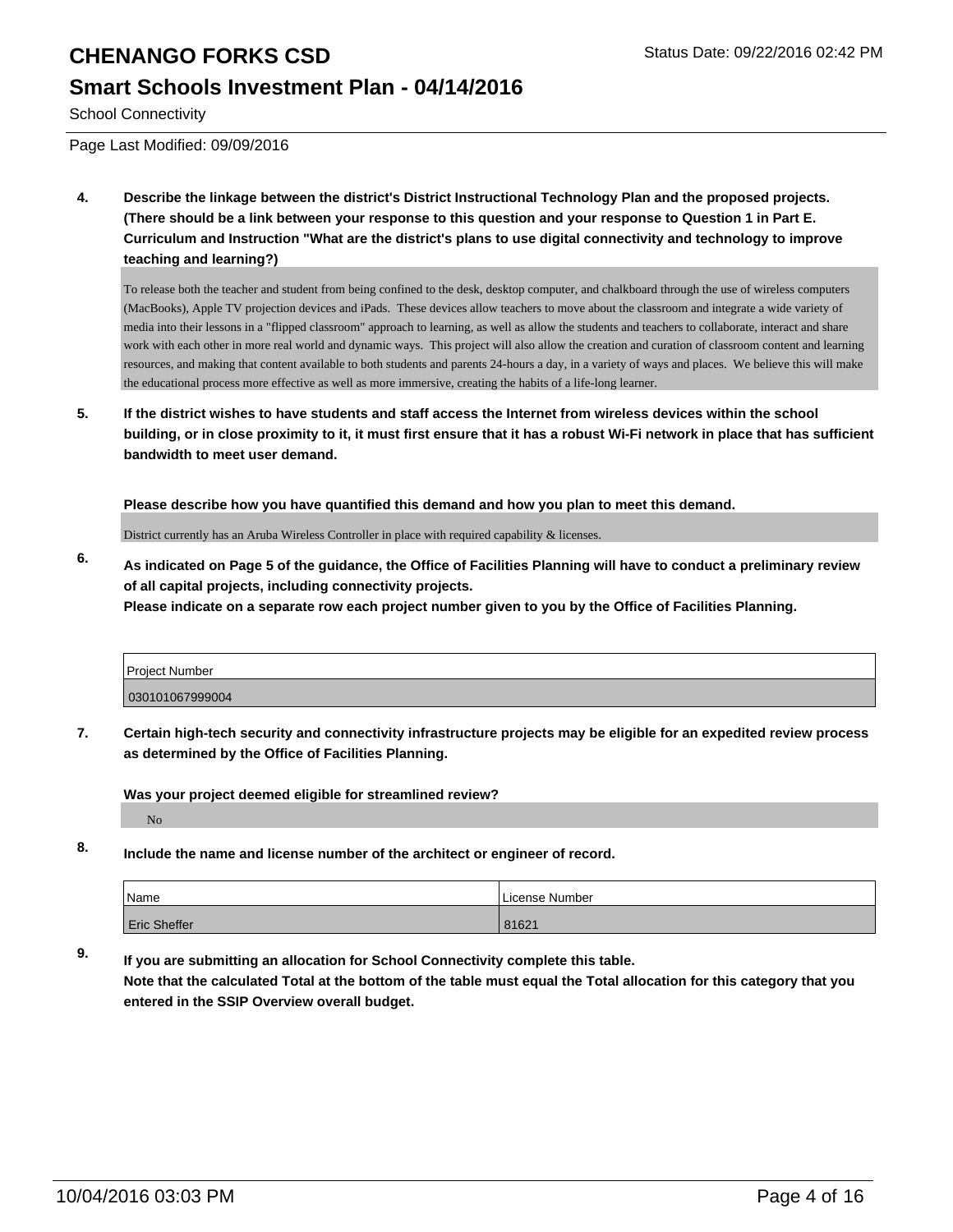#### **Smart Schools Investment Plan - 04/14/2016**

School Connectivity

Page Last Modified: 09/09/2016

|                                            | Sub-          |
|--------------------------------------------|---------------|
|                                            | Allocation    |
| Network/Access Costs                       | 353,675       |
| <b>Outside Plant Costs</b>                 | (No Response) |
| School Internal Connections and Components | 186,200       |
| <b>Professional Services</b>               | 126,577       |
| Testing                                    | 14,550        |
| <b>Other Upfront Costs</b>                 | (No Response) |
| <b>Other Costs</b>                         | 25,581        |
| Totals:                                    | 706,583       |

**10. Please detail the type, quantity, per unit cost and total cost of the eligible items under each sub-category. This is especially important for any expenditures listed under the "Other" category. All expenditures must be eligible for tax-exempt financing to be reimbursed through the SSBA. Sufficient detail must be provided so that we can verify this is the case. If you have any questions, please contact us directly through smartschools@nysed.gov. NOTE: Wireless Access Points should be included in this category, not under Classroom Educational Technology, except those that will be loaned/purchased for nonpublic schools.**

| Select the allowable expenditure                                                                                                                  | Item to be purchased                                                                                                                   | Quantity       | Cost per Item | <b>Total Cost</b> |
|---------------------------------------------------------------------------------------------------------------------------------------------------|----------------------------------------------------------------------------------------------------------------------------------------|----------------|---------------|-------------------|
| type.                                                                                                                                             |                                                                                                                                        |                |               |                   |
| Repeat to add another item under                                                                                                                  |                                                                                                                                        |                |               |                   |
| each type.                                                                                                                                        |                                                                                                                                        |                |               |                   |
| Network/Access Costs                                                                                                                              | <b>Wireless Access Points</b>                                                                                                          | 101            | 2,108         | 212,908           |
| Network/Access Costs                                                                                                                              | <b>POE Switches</b>                                                                                                                    | 41             | 2,887         | 118,367           |
| Network/Access Costs                                                                                                                              | <b>UPS Units</b>                                                                                                                       | 8              | 2,800         | 22,400            |
| Connections/Components<br>Fiber Upgrade to 10GB                                                                                                   |                                                                                                                                        | $\overline{7}$ | 26,600        | 186,200           |
| <b>Other Costs</b>                                                                                                                                | Contingency                                                                                                                            |                | 25,581        | 25,581            |
| <b>Professional Services</b><br>Professional Services - Engineering,<br>research, design, project submission to<br>NYSED & project administration |                                                                                                                                        | 1              | 126,577       | 126,577           |
| Testing                                                                                                                                           | Testing - wire by wire, point to point<br>terminal & connectivity testing of all cat<br>6 cables relating to wireless access<br>points |                | 14,550        | 14,550            |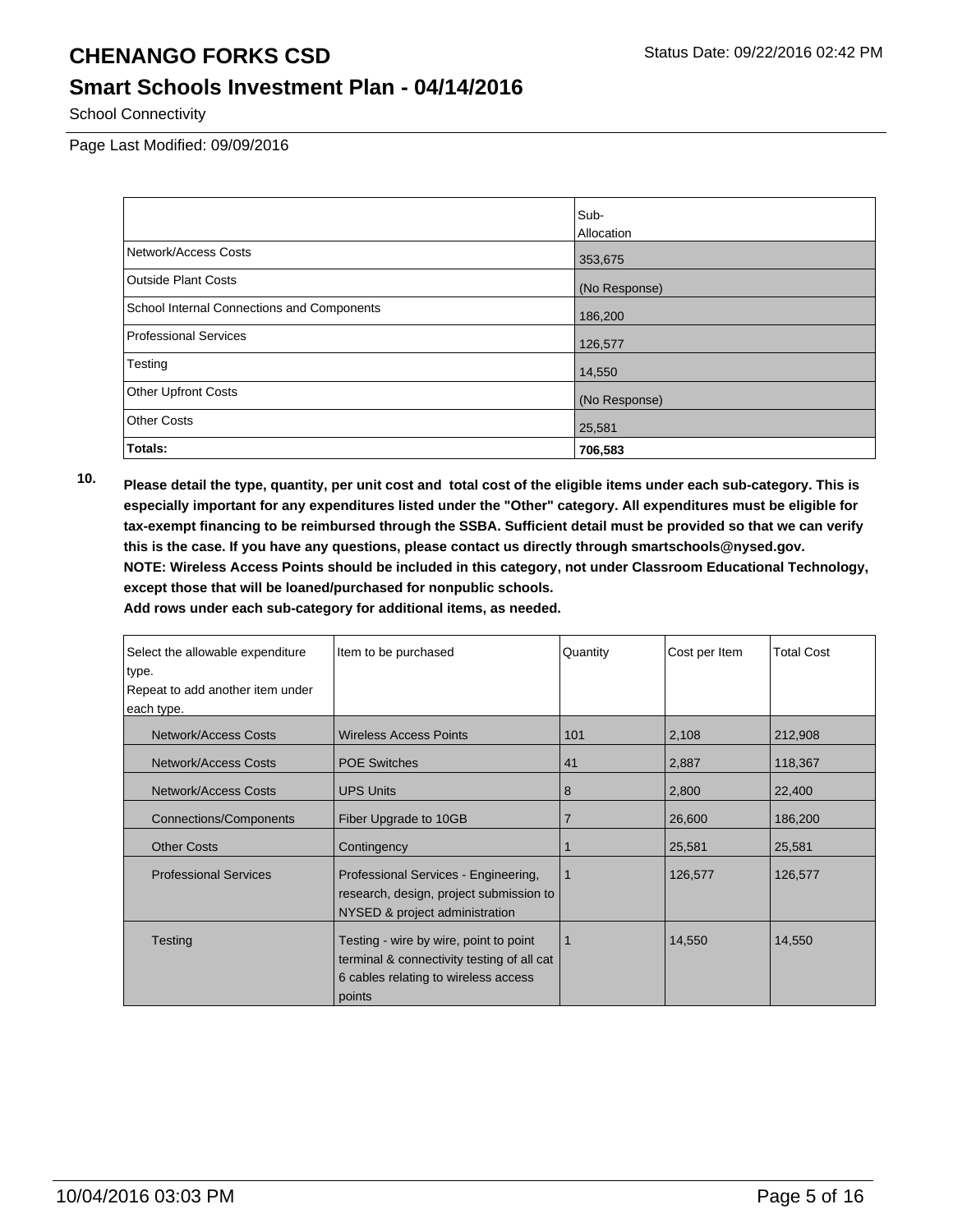#### **Smart Schools Investment Plan - 04/14/2016**

Community Connectivity (Broadband and Wireless)

Page Last Modified: 09/08/2016

**1. Describe how you intend to use Smart Schools Bond Act funds for high-speed broadband and/or wireless connectivity projects in the community.**

(No Response)

**2. Please describe how the proposed project(s) will promote student achievement and increase student and/or staff access to the Internet in a manner that enhances student learning and/or instruction outside of the school day and/or school building.**

(No Response)

**3. Community connectivity projects must comply with all the necessary local building codes and regulations (building and related permits are not required prior to plan submission).**

 $\Box$  I certify that we will comply with all the necessary local building codes and regulations.

**4. Please describe the physical location of the proposed investment.**

(No Response)

**5. Please provide the initial list of partners participating in the Community Connectivity Broadband Project, along with their Federal Tax Identification (Employer Identification) number.**

| <b>Project Partners</b> | Federal ID#   |
|-------------------------|---------------|
| (No Response)           | (No Response) |

**6. If you are submitting an allocation for Community Connectivity, complete this table. Note that the calculated Total at the bottom of the table must equal the Total allocation for this category that you entered in the SSIP Overview overall budget.**

|                                    | Sub-Allocation |
|------------------------------------|----------------|
| Network/Access Costs               | (No Response)  |
| <b>Outside Plant Costs</b>         | (No Response)  |
| Tower Costs                        | (No Response)  |
| <b>Customer Premises Equipment</b> | (No Response)  |
| <b>Professional Services</b>       | (No Response)  |
| Testing                            | (No Response)  |
| <b>Other Upfront Costs</b>         | (No Response)  |
| <b>Other Costs</b>                 | (No Response)  |
| Totals:                            | 0              |

**7. Please detail the type, quantity, per unit cost and total cost of the eligible items under each sub-category. This is especially important for any expenditures listed under the "Other" category. All expenditures must be capital-bond eligible to be reimbursed through the SSBA. If you have any questions, please contact us directly through smartschools@nysed.gov.**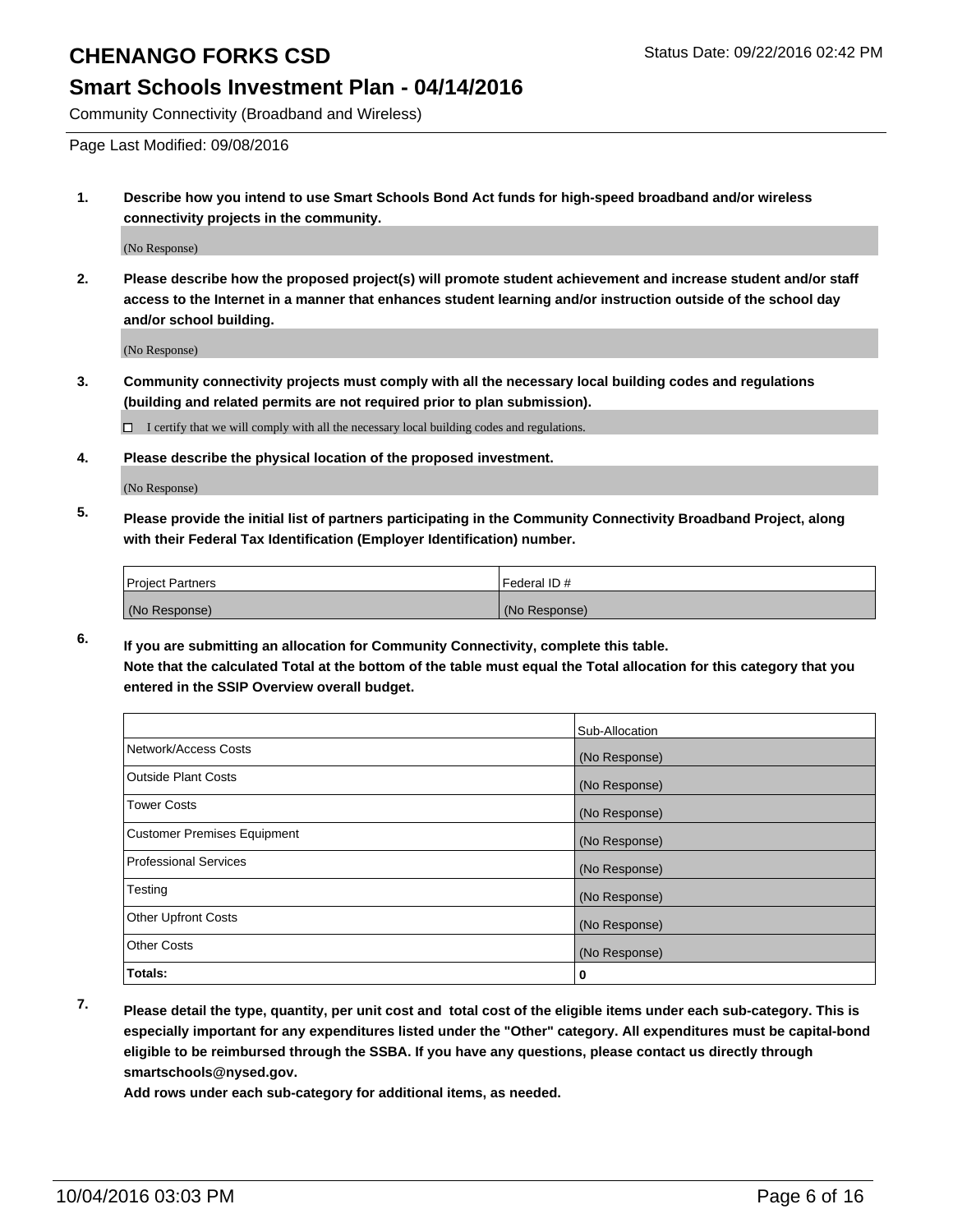# **Smart Schools Investment Plan - 04/14/2016**

Community Connectivity (Broadband and Wireless)

Page Last Modified: 09/08/2016

| Select the allowable expenditure | Item to be purchased | Quantity      | Cost per Item | Total Cost    |
|----------------------------------|----------------------|---------------|---------------|---------------|
| type.                            |                      |               |               |               |
| Repeat to add another item under |                      |               |               |               |
| each type.                       |                      |               |               |               |
| (No Response)                    | (No Response)        | (No Response) | (No Response) | (No Response) |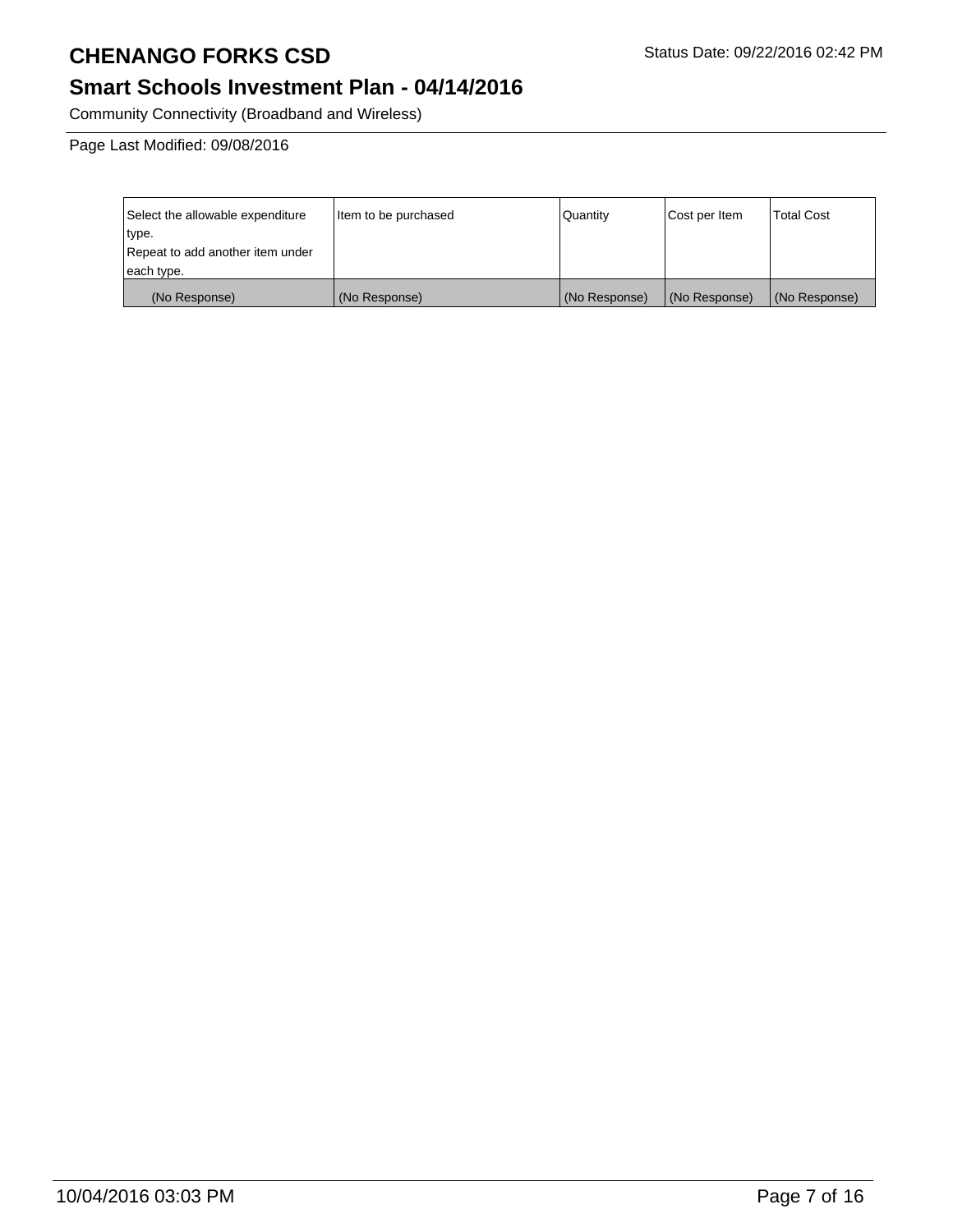#### **Smart Schools Investment Plan - 04/14/2016**

Classroom Learning Technology

Page Last Modified: 09/08/2016

**1. In order for students and faculty to receive the maximum benefit from the technology made available under the Smart Schools Bond Act, their school buildings must possess sufficient connectivity infrastructure to ensure that devices can be used during the school day. Smart Schools Investment Plans must demonstrate that sufficient infrastructure that meets the Federal Communications Commission's 100 Mbps per 1,000 students standard currently exists in the buildings where new devices will be deployed, or is a planned use of a portion of Smart Schools Bond Act funds, or is under development through another funding source.**

**Smart Schools Bond Act funds used for technology infrastructure or classroom technology investments must increase the number of school buildings that meet or exceed the minimum speed standard of 100 Mbps per 1,000 students and staff within 12 months. This standard may be met on either a contracted 24/7 firm service or a "burstable" capability. If the standard is met under the burstable criteria, it must be:**

**1. Specifically codified in a service contract with a provider, and**

**2. Guaranteed to be available to all students and devices as needed, particularly during periods of high demand, such as computer-based testing (CBT) periods.**

**Please describe how your district already meets or is planning to meet this standard within 12 months of plan submission.**

(No Response)

- **1a. If a district believes that it will be impossible to meet this standard within 12 months, it may apply for a waiver of this requirement, as described on the Smart Schools website. The waiver must be filed and approved by SED prior to submitting this survey.**
	- $\Box$  By checking this box, you are certifying that the school district has an approved waiver of this requirement on file with the New York State Education Department.
- **2. Connectivity Speed Calculator (Required)**

|                         | INumber of<br>Students | Multiply by<br>100 Kbps | Ito Convert to<br>Reauired<br>Speed in Mb | Divide by 1000 Current Speed Expected<br>lin Mb | Speed to be<br>Attained Within   Required<br>12 Months | <b>Expected Date</b><br>l When<br>Speed Will be<br>Met |
|-------------------------|------------------------|-------------------------|-------------------------------------------|-------------------------------------------------|--------------------------------------------------------|--------------------------------------------------------|
| <b>Calculated Speed</b> | (No<br>Response)       | (No Response)           | (No<br>Response)                          | (No<br>Response)                                | l (No<br>Response)                                     | (No<br>Response)                                       |

**3. If the district wishes to have students and staff access the Internet from wireless devices within the school building, or in close proximity to it, it must first ensure that it has a robust Wi-Fi network in place that has sufficient bandwidth to meet user demand.**

**Please describe how you have quantified this demand and how you plan to meet this demand.**

(No Response)

**4. All New York State public school districts are required to complete and submit an Instructional Technology Plan survey to the New York State Education Department in compliance with Section 753 of the Education Law and per Part 100.12 of the Commissioner's Regulations.**

**Districts that include educational technology purchases as part of their Smart Schools Investment Plan must have a submitted and approved Instructional Technology Plan survey on file with the New York State Education Department.**

By checking this box, you are certifying that the school district has an approved Instructional Technology Plan survey on file with the New York State Education Department.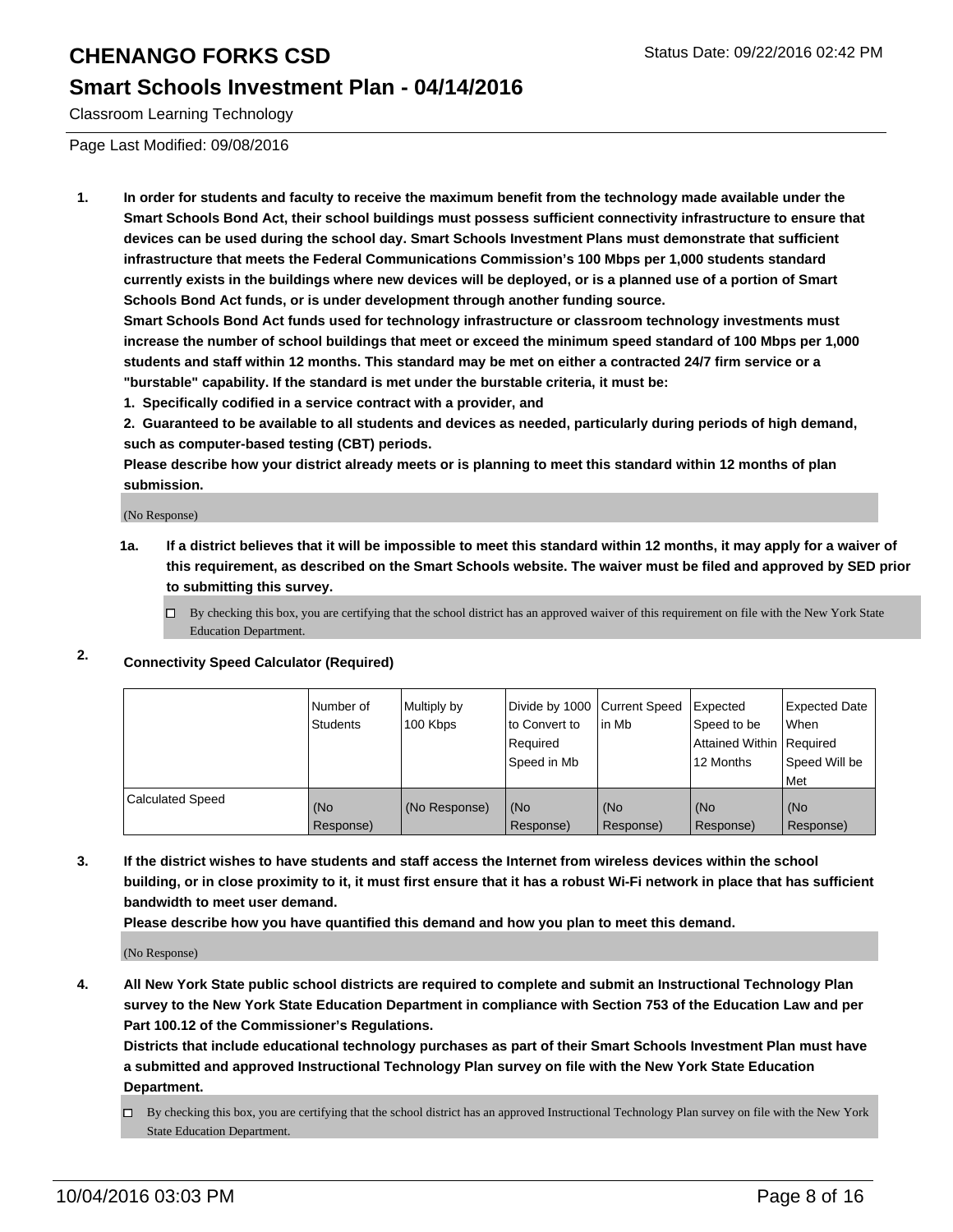#### **Smart Schools Investment Plan - 04/14/2016**

Classroom Learning Technology

Page Last Modified: 09/08/2016

**5. Describe the devices you intend to purchase and their compatibility with existing or planned platforms or systems. Specifically address the adequacy of each facility's electrical, HVAC and other infrastructure necessary to install and support the operation of the planned technology.**

(No Response)

- **6. Describe how the proposed technology purchases will:**
	- **> enhance differentiated instruction;**
	- **> expand student learning inside and outside the classroom;**
	- **> benefit students with disabilities and English language learners; and**
	- **> contribute to the reduction of other learning gaps that have been identified within the district.**

**The expectation is that districts will place a priority on addressing the needs of students who struggle to succeed in a rigorous curriculum. Responses in this section should specifically address this concern and align with the district's Instructional Technology Plan (in particular Question 2 of E. Curriculum and Instruction: "Does the district's instructional technology plan address the needs of students with disabilities to ensure equitable access to instruction, materials and assessments?" and Question 3 of the same section: "Does the district's instructional technology plan address the provision of assistive technology specifically for students with disabilities to ensure access to and participation in the general curriculum?"**

(No Response)

**7. Where appropriate, describe how the proposed technology purchases will enhance ongoing communication with parents and other stakeholders and help the district facilitate technology-based regional partnerships, including distance learning and other efforts.**

(No Response)

**8. Describe the district's plan to provide professional development to ensure that administrators, teachers and staff can employ the technology purchased to enhance instruction successfully.**

**Note: This response should be aligned and expanded upon in accordance with your district's response to Question 1 of F. Professional Development of your Instructional Technology Plan: "Please provide a summary of professional development offered to teachers and staff, for the time period covered by this plan, to support technology to enhance teaching and learning. Please include topics, audience and method of delivery within your summary."**

(No Response)

- **9. Districts must contact the SUNY/CUNY teacher preparation program that supplies the largest number of the district's new teachers to request advice on innovative uses and best practices at the intersection of pedagogy and educational technology.**
	- $\Box$  By checking this box, you certify that you have contacted the SUNY/CUNY teacher preparation program that supplies the largest number of your new teachers to request advice on these issues.
	- **9a. Please enter the name of the SUNY or CUNY Institution that you contacted.**

(No Response)

**9b. Enter the primary Institution phone number.**

(No Response)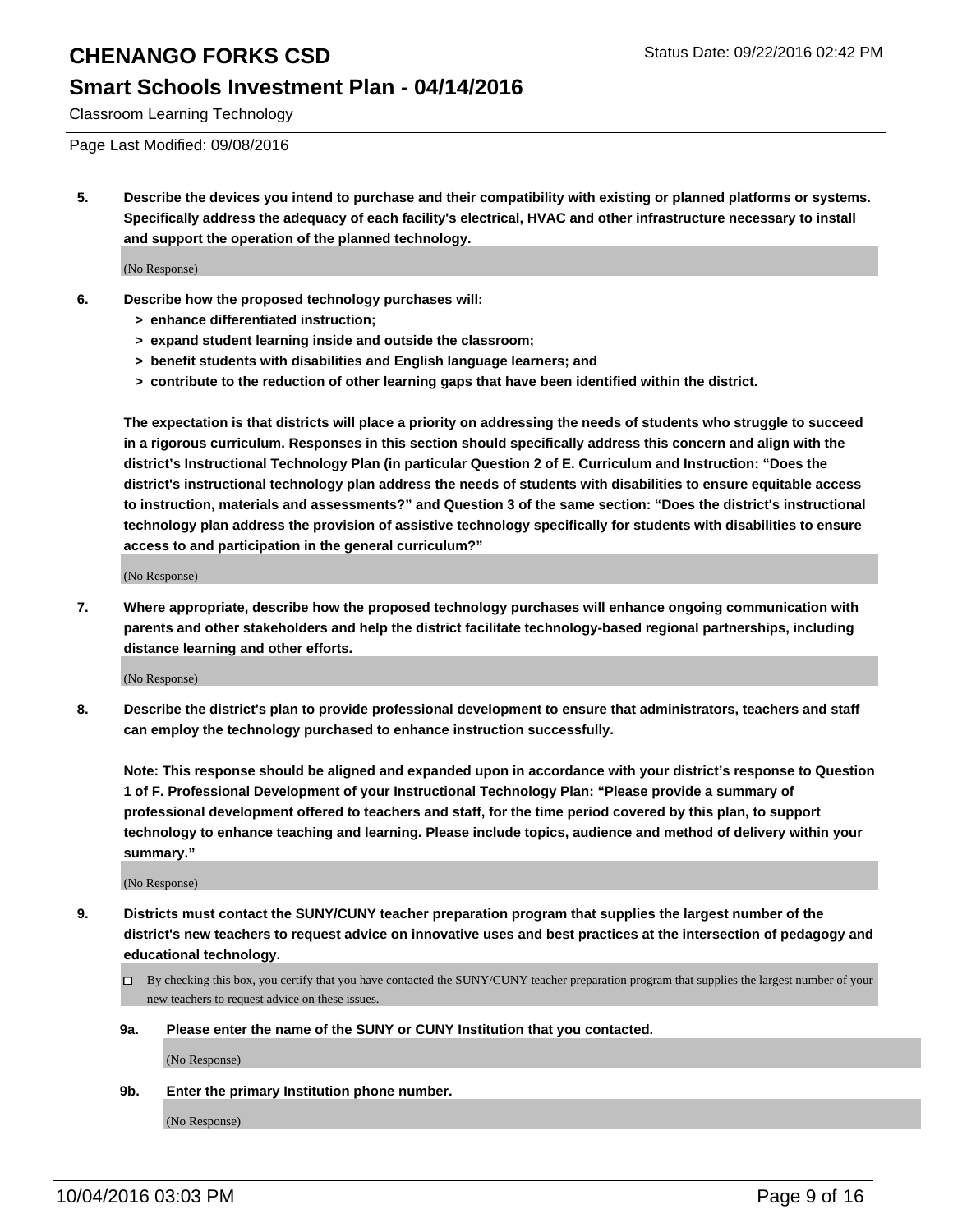#### **Smart Schools Investment Plan - 04/14/2016**

Classroom Learning Technology

Page Last Modified: 09/08/2016

**9c. Enter the name of the contact person with whom you consulted and/or will be collaborating with on innovative uses of technology and best practices.**

(No Response)

**10. A district whose Smart Schools Investment Plan proposes the purchase of technology devices and other hardware must account for nonpublic schools in the district.**

#### **Are there nonpublic schools within your school district?**

□ Yes

 $\square$  No

**11. Nonpublic Classroom Technology Loan Calculator**

**The Smart Schools Bond Act provides that any Classroom Learning Technology purchases made using Smart Schools funds shall be lent, upon request, to nonpublic schools in the district. However, no school district shall be required to loan technology in amounts greater than the total obtained and spent on technology pursuant to the Smart Schools Bond Act and the value of such loan may not exceed the total of \$250 multiplied by the nonpublic school enrollment in the base year at the time of enactment. See:**

**http://www.p12.nysed.gov/mgtserv/smart\_schools/docs/Smart\_Schools\_Bond\_Act\_Guidance\_04.27.15\_Final.pdf.**

|                                         | 1. Classroom   | 2. Public         | 3. Nonpublic                                                                                  | l 4. Sum of  | 5. Total Per | 6. Total       |
|-----------------------------------------|----------------|-------------------|-----------------------------------------------------------------------------------------------|--------------|--------------|----------------|
|                                         | Technology     | <b>Enrollment</b> | Enrollment                                                                                    | l Public and | Pupil Sub-   | Nonpublic Loan |
|                                         | Sub-allocation | $(2014 - 15)$     | $(2014-15)$                                                                                   | Nonpublic    | lallocation  | Amount         |
| Calculated Nonpublic Loan<br>l Amount i |                |                   | (No Response)   (No Response)   (No Response)   (No Response)   (No Response)   (No Response) | Enrollment   |              |                |

**12. To ensure the sustainability of technology purchases made with Smart Schools funds, districts must demonstrate a long-term plan to maintain and replace technology purchases supported by Smart Schools Bond Act funds. This sustainability plan shall demonstrate a district's capacity to support recurring costs of use that are ineligible for Smart Schools Bond Act funding such as device maintenance, technical support, Internet and wireless fees, maintenance of hotspots, staff professional development, building maintenance and the replacement of incidental items. Further, such a sustainability plan shall include a long-term plan for the replacement of purchased devices and equipment at the end of their useful life with other funding sources.**

 $\square$  By checking this box, you certify that the district has a sustainability plan as described above.

**13. Districts must ensure that devices purchased with Smart Schools Bond funds will be distributed, prepared for use, maintained and supported appropriately. Districts must maintain detailed device inventories in accordance with generally accepted accounting principles.**

By checking this box, you certify that the district has a distribution and inventory management plan and system in place.

**14. If you are submitting an allocation for Classroom Learning Technology complete this table. Note that the calculated Total at the bottom of the table must equal the Total allocation for this category that you entered in the SSIP Overview overall budget.**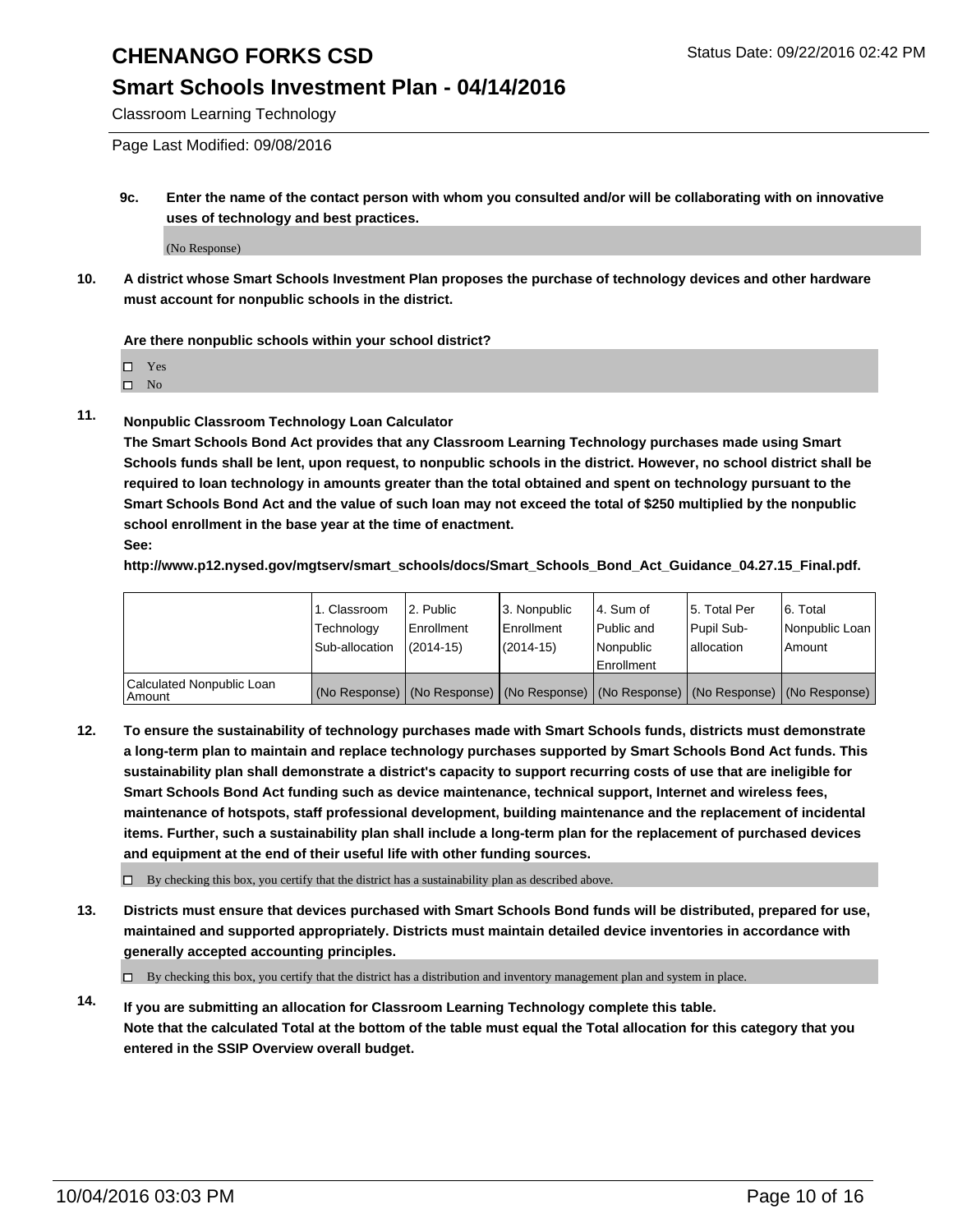### **Smart Schools Investment Plan - 04/14/2016**

Classroom Learning Technology

Page Last Modified: 09/08/2016

|                          | Sub-Allocation |
|--------------------------|----------------|
| Interactive Whiteboards  | (No Response)  |
| <b>Computer Servers</b>  | (No Response)  |
| <b>Desktop Computers</b> | (No Response)  |
| <b>Laptop Computers</b>  | (No Response)  |
| <b>Tablet Computers</b>  | (No Response)  |
| <b>Other Costs</b>       | (No Response)  |
| Totals:                  | 0              |

**15. Please detail the type, quantity, per unit cost and total cost of the eligible items under each sub-category. This is especially important for any expenditures listed under the "Other" category. All expenditures must be capital-bond eligible to be reimbursed through the SSBA. If you have any questions, please contact us directly through smartschools@nysed.gov.**

**Please specify in the "Item to be Purchased" field which specific expenditures and items are planned to meet the district's nonpublic loan requirement, if applicable.**

**NOTE: Wireless Access Points that will be loaned/purchased for nonpublic schools should ONLY be included in this category, not under School Connectivity, where public school districts would list them.**

| Select the allowable expenditure | Item to be Purchased | l Quantitv    | Cost per Item | <b>Total Cost</b> |
|----------------------------------|----------------------|---------------|---------------|-------------------|
| ∣type.                           |                      |               |               |                   |
| Repeat to add another item under |                      |               |               |                   |
| each type.                       |                      |               |               |                   |
| (No Response)                    | (No Response)        | (No Response) | (No Response) | (No Response)     |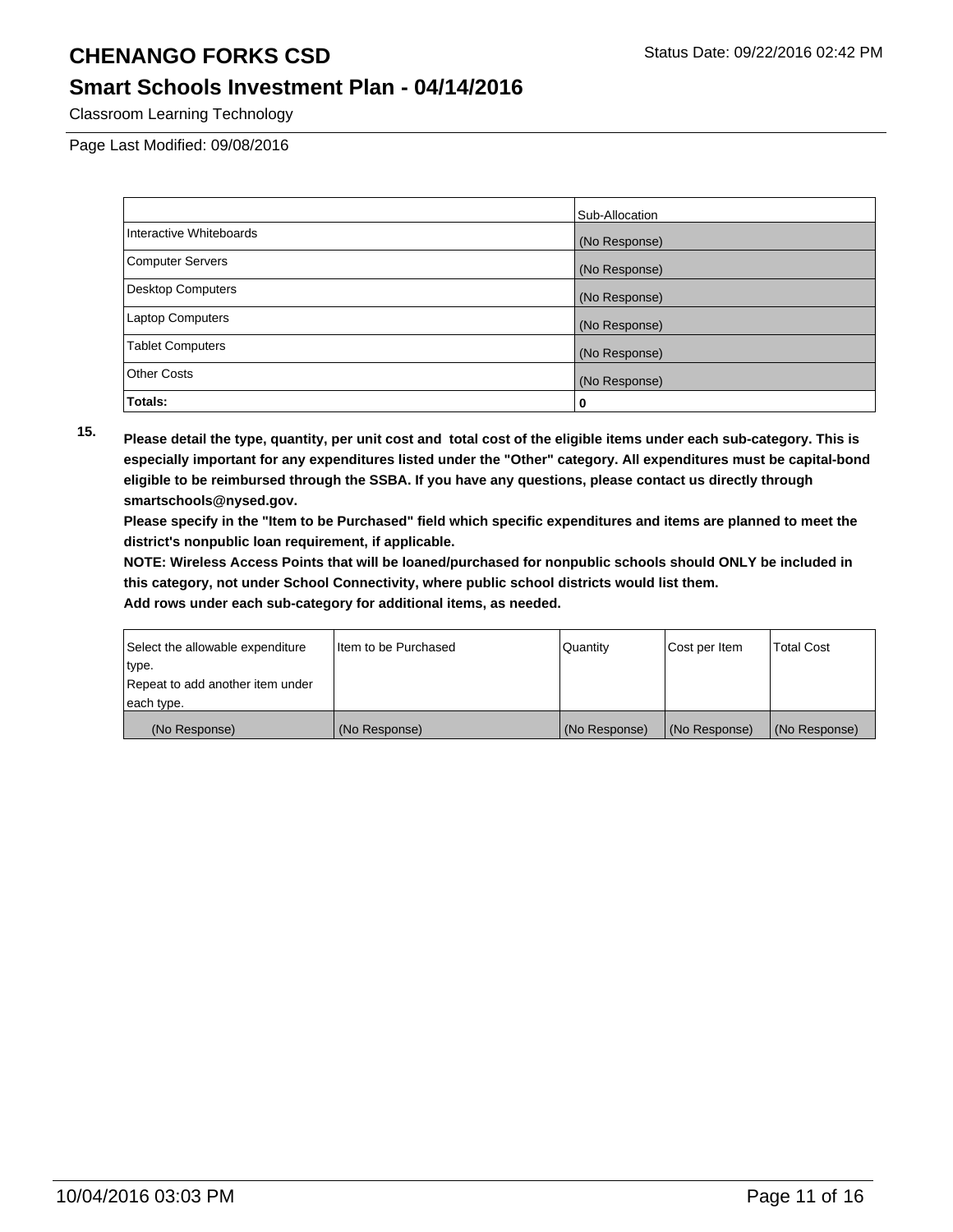#### **Smart Schools Investment Plan - 04/14/2016**

Pre-Kindergarten Classrooms

Page Last Modified: 09/08/2016

**1. Provide information regarding how and where the district is currently serving pre-kindergarten students and justify the need for additional space with enrollment projections over 3 years.**

(No Response)

- **2. Describe the district's plan to construct, enhance or modernize education facilities to accommodate prekindergarten programs. Such plans must include:**
	- **Specific descriptions of what the district intends to do to each space;**
	- **An affirmation that pre-kindergarten classrooms will contain a minimum of 900 square feet per classroom;**
	- **The number of classrooms involved;**
	- **The approximate construction costs per classroom; and**
	- **Confirmation that the space is district-owned or has a long-term lease that exceeds the probable useful life of the improvements.**

(No Response)

**3. Smart Schools Bond Act funds may only be used for capital construction costs. Describe the type and amount of additional funds that will be required to support ineligible ongoing costs (e.g. instruction, supplies) associated with any additional pre-kindergarten classrooms that the district plans to add.**

(No Response)

**4. All plans and specifications for the erection, repair, enlargement or remodeling of school buildings in any public school district in the State must be reviewed and approved by the Commissioner. Districts that plan capital projects using their Smart Schools Bond Act funds will undergo a Preliminary Review Process by the Office of Facilities Planning.**

**Please indicate on a separate row each project number given to you by the Office of Facilities Planning.**

| Project Number |  |  |
|----------------|--|--|
| (No Response)  |  |  |

**5. If you have made an allocation for Pre-Kindergarten Classrooms, complete this table.**

**Note that the calculated Total at the bottom of the table must equal the Total allocation for this category that you entered in the SSIP Overview overall budget.**

|                                          | Sub-Allocation |
|------------------------------------------|----------------|
| Construct Pre-K Classrooms               | (No Response)  |
| Enhance/Modernize Educational Facilities | (No Response)  |
| Other Costs                              | (No Response)  |
| <b>Totals:</b>                           |                |

**6. Please detail the type, quantity, per unit cost and total cost of the eligible items under each sub-category. This is especially important for any expenditures listed under the "Other" category. All expenditures must be capital-bond eligible to be reimbursed through the SSBA. If you have any questions, please contact us directly through smartschools@nysed.gov.**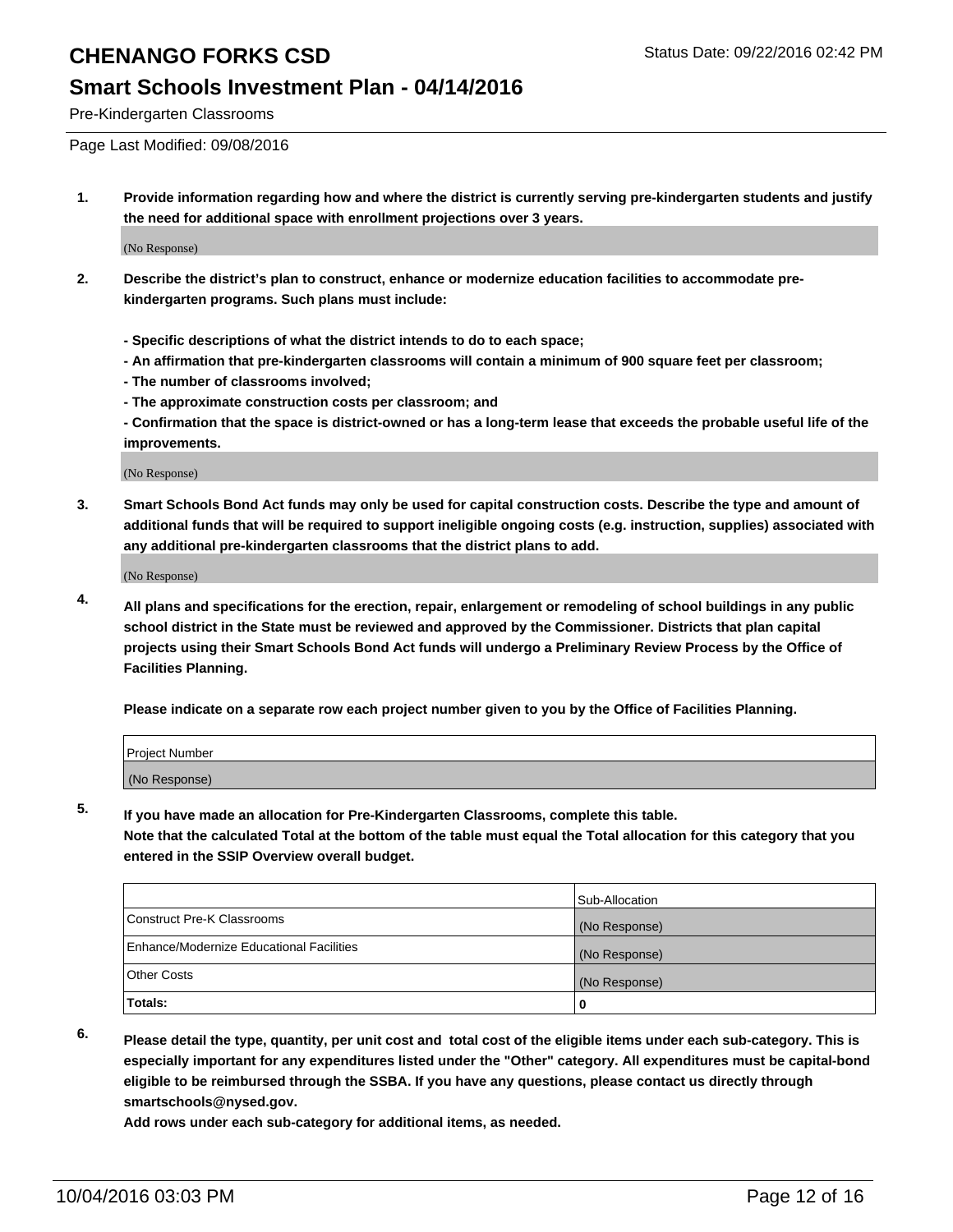# **Smart Schools Investment Plan - 04/14/2016**

Pre-Kindergarten Classrooms

Page Last Modified: 09/08/2016

| Select the allowable expenditure | Item to be purchased | Quantity      | Cost per Item | <b>Total Cost</b> |
|----------------------------------|----------------------|---------------|---------------|-------------------|
| type.                            |                      |               |               |                   |
| Repeat to add another item under |                      |               |               |                   |
| each type.                       |                      |               |               |                   |
| (No Response)                    | (No Response)        | (No Response) | (No Response) | (No Response)     |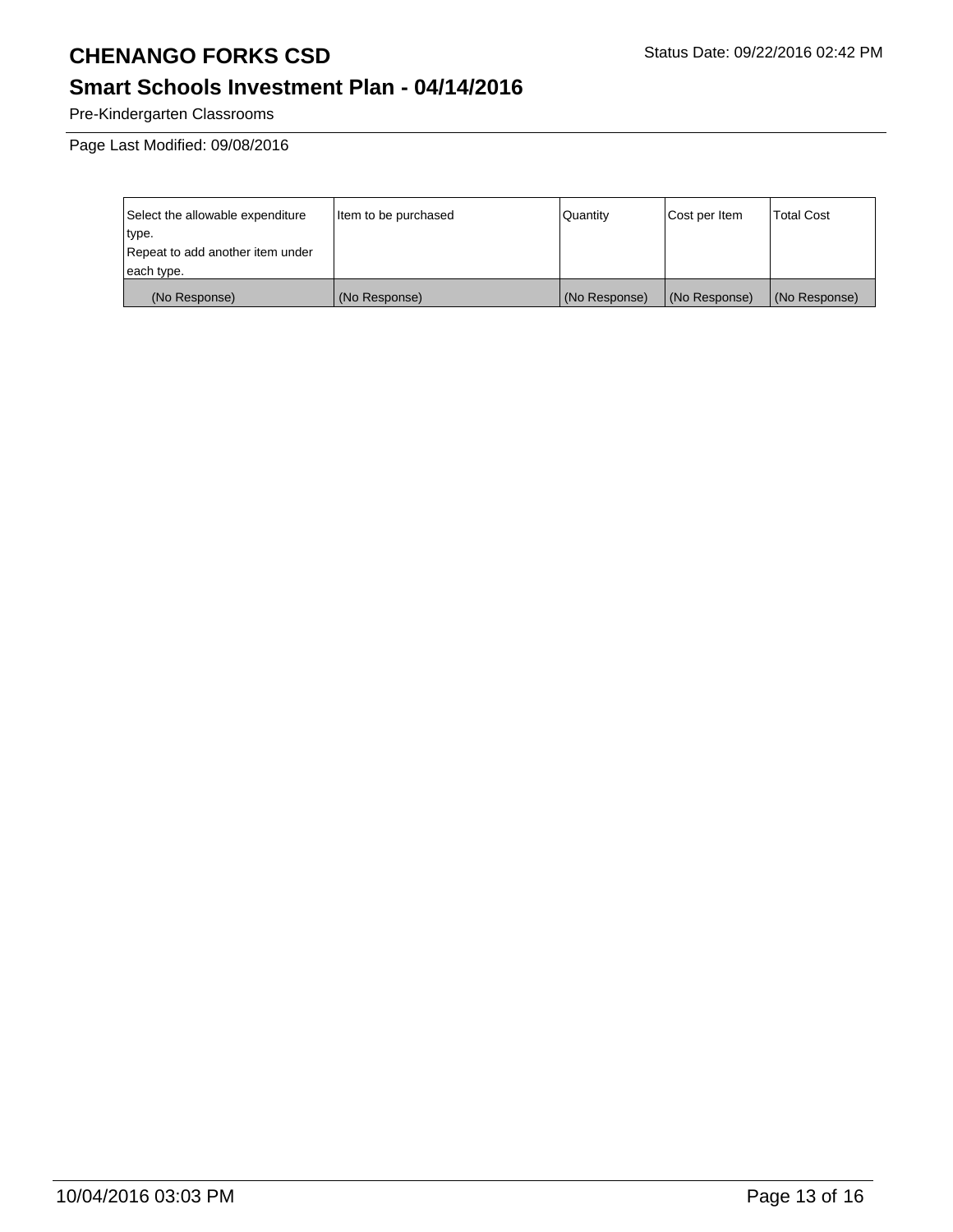### **Smart Schools Investment Plan - 04/14/2016**

Replace Transportable Classrooms

Page Last Modified: 09/08/2016

**1. Describe the district's plan to construct, enhance or modernize education facilities to provide high-quality instructional space by replacing transportable classrooms.**

(No Response)

**2. All plans and specifications for the erection, repair, enlargement or remodeling of school buildings in any public school district in the State must be reviewed and approved by the Commissioner. Districts that plan capital projects using their Smart Schools Bond Act funds will undergo a Preliminary Review Process by the Office of Facilities Planning.**

**Please indicate on a separate row each project number given to you by the Office of Facilities Planning.**

| Project Number |  |
|----------------|--|
| (No Response)  |  |

**3. For large projects that seek to blend Smart Schools Bond Act dollars with other funds, please note that Smart Schools Bond Act funds can be allocated on a pro rata basis depending on the number of new classrooms built that directly replace transportable classroom units.**

**If a district seeks to blend Smart Schools Bond Act dollars with other funds describe below what other funds are being used and what portion of the money will be Smart Schools Bond Act funds.**

(No Response)

**4. If you have made an allocation for Replace Transportable Classrooms, complete this table. Note that the calculated Total at the bottom of the table must equal the Total allocation for this category that you entered in the SSIP Overview overall budget.**

|                                                | Sub-Allocation |
|------------------------------------------------|----------------|
| Construct New Instructional Space              | (No Response)  |
| Enhance/Modernize Existing Instructional Space | (No Response)  |
| Other Costs                                    | (No Response)  |
| Totals:                                        | 0              |

**5. Please detail the type, quantity, per unit cost and total cost of the eligible items under each sub-category. This is especially important for any expenditures listed under the "Other" category. All expenditures must be capital-bond eligible to be reimbursed through the SSBA. If you have any questions, please contact us directly through smartschools@nysed.gov.**

| Select the allowable expenditure | Item to be purchased | Quantity      | Cost per Item | Total Cost    |
|----------------------------------|----------------------|---------------|---------------|---------------|
| type.                            |                      |               |               |               |
| Repeat to add another item under |                      |               |               |               |
| each type.                       |                      |               |               |               |
| (No Response)                    | (No Response)        | (No Response) | (No Response) | (No Response) |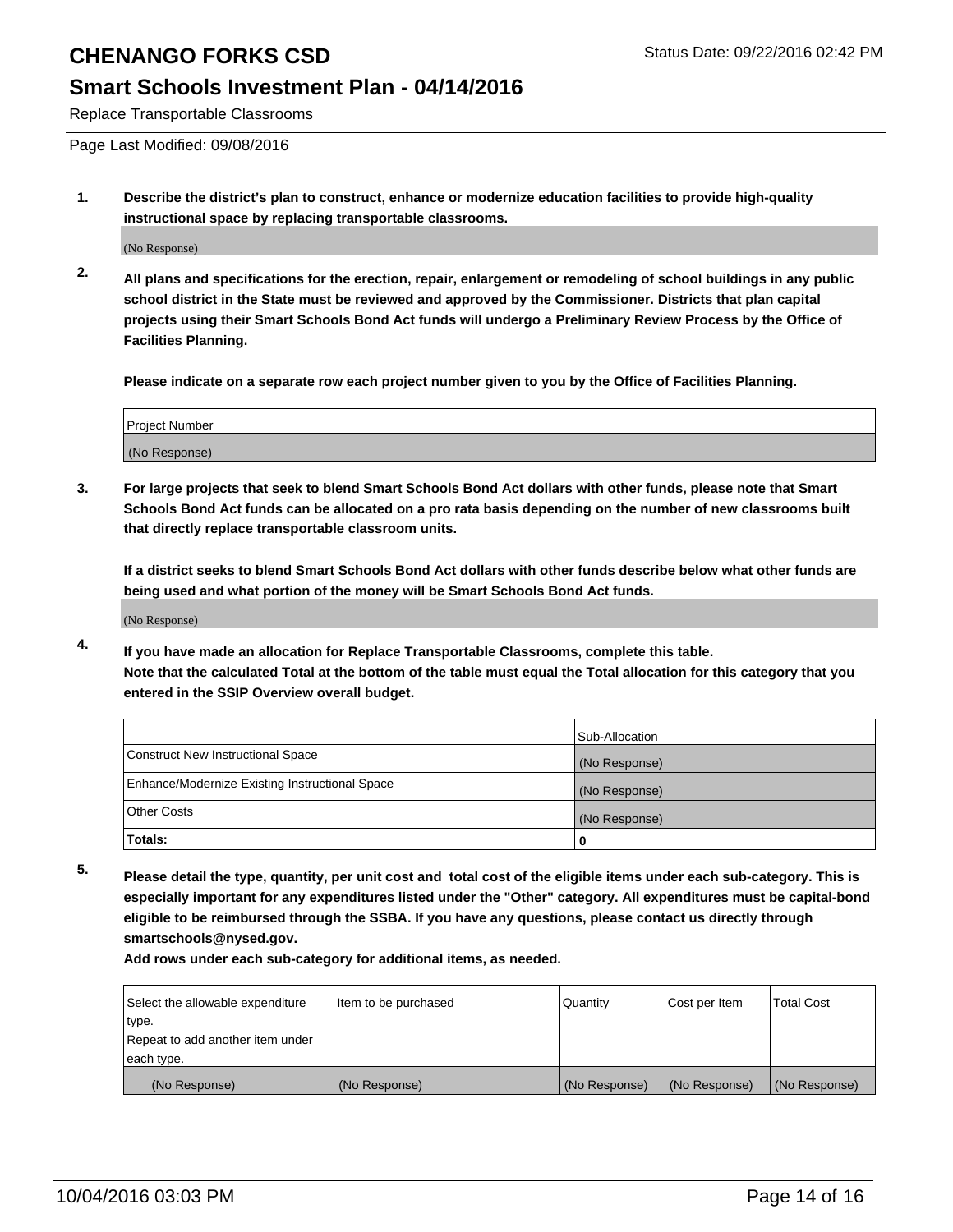### **Smart Schools Investment Plan - 04/14/2016**

High-Tech Security Features

Page Last Modified: 09/22/2016

**1. Describe how you intend to use Smart Schools Bond Act funds to install high-tech security features in school buildings and on school campuses.**

To expand security camera coverage both internally and externally, as well as eliminate "blind spots". Also provide classroom security access to ES, MS, and HS. That classroom security will consist of installing (190) new wireless locksets district wide on each classroom door, which will be integrated with the district's access control system. Classroom entry by district issued proximity card.

**2. All plans and specifications for the erection, repair, enlargement or remodeling of school buildings in any public school district in the State must be reviewed and approved by the Commissioner. Districts that plan capital projects using their Smart Schools Bond Act funds will undergo a Preliminary Review Process by the Office of Facilities Planning.** 

**Please indicate on a separate row each project number given to you by the Office of Facilities Planning.**

| <b>Project Number</b> |  |
|-----------------------|--|
| 030101067999004       |  |

#### **3. Was your project deemed eligible for streamlined Review?**

- $\Box$ Yes
- **Z** No
- **4. Include the name and license number of the architect or engineer of record.**

| Name                | License Number |
|---------------------|----------------|
| <b>Eric Sheffer</b> | 81621          |

**5. If you have made an allocation for High-Tech Security Features, complete this table. Note that the calculated Total at the bottom of the table must equal the Total allocation for this category that you entered in the SSIP Overview overall budget.**

|                                                      | Sub-Allocation |
|------------------------------------------------------|----------------|
| Capital-Intensive Security Project (Standard Review) | (No Response)  |
| Electronic Security System                           | 376,648        |
| <b>Entry Control System</b>                          | 388,112        |
| Approved Door Hardening Project                      | (No Response)  |
| Other Costs                                          | 190,873        |
| Totals:                                              | 955,633        |

**6. Please detail the type, quantity, per unit cost and total cost of the eligible items under each sub-category. This is especially important for any expenditures listed under the "Other" category. All expenditures must be capital-bond eligible to be reimbursed through the SSBA. If you have any questions, please contact us directly through smartschools@nysed.gov.**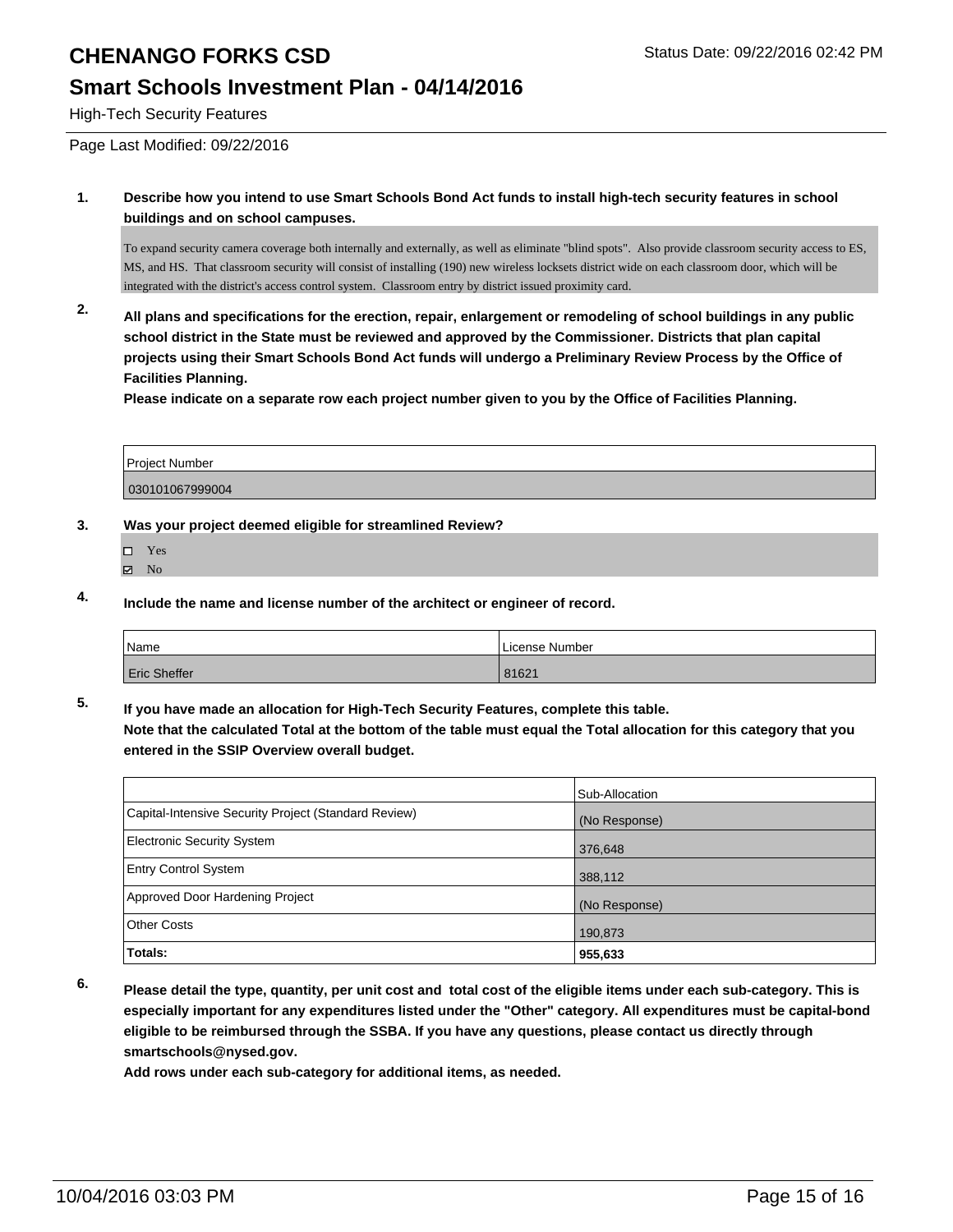# **Smart Schools Investment Plan - 04/14/2016**

High-Tech Security Features

Page Last Modified: 09/22/2016

| Select the allowable expenditure<br>type.<br>Repeat to add another item under<br>each type. | Item to be purchased                                         | Quantity     | Cost per Item | <b>Total Cost</b> |
|---------------------------------------------------------------------------------------------|--------------------------------------------------------------|--------------|---------------|-------------------|
| <b>Electronic Security System</b>                                                           | <b>ES Indoor Cameras</b>                                     | 49           | 1,055         | 51,695            |
| <b>Electronic Security System</b>                                                           | <b>Outdoor Cameras</b>                                       | 47           | 2,000         | 94,000            |
| <b>Electronic Security System</b>                                                           | Dell R720 Server/Processors - Video<br>server per building   | 3            | 15,000        | 45,000            |
| <b>Electronic Security System</b>                                                           | <b>MS Indoor Cameras</b>                                     | 41           | 931           | 38,171            |
| <b>Electronic Security System</b>                                                           | <b>HS Indoor Cameras</b>                                     | 76           | 953           | 72,428            |
| <b>Electronic Security System</b>                                                           | <b>Professional Instalation Services</b>                     | $\mathbf{1}$ | 75,354        | 75,354            |
| <b>Entry Control System</b>                                                                 | <b>ES Classroom Security Access -</b><br>wireless locksets   | 82           | 1,478         | 121,196           |
| <b>Entry Control System</b>                                                                 | <b>MS Classroom Security Access -</b><br>wireless locksets   | 48           | 1,478         | 70,944            |
| <b>Entry Control System</b>                                                                 | <b>HS Classroom Security Access -</b><br>wireless locksets   | 60           | 1,478         | 88,680            |
| <b>Entry Control System</b>                                                                 | <b>Professional Instalation Services</b>                     | 1            | 107,292       | 107,292           |
| <b>Other Costs</b>                                                                          | Engineering/Design and other<br><b>Professional Services</b> |              | 190,873       | 190,873           |